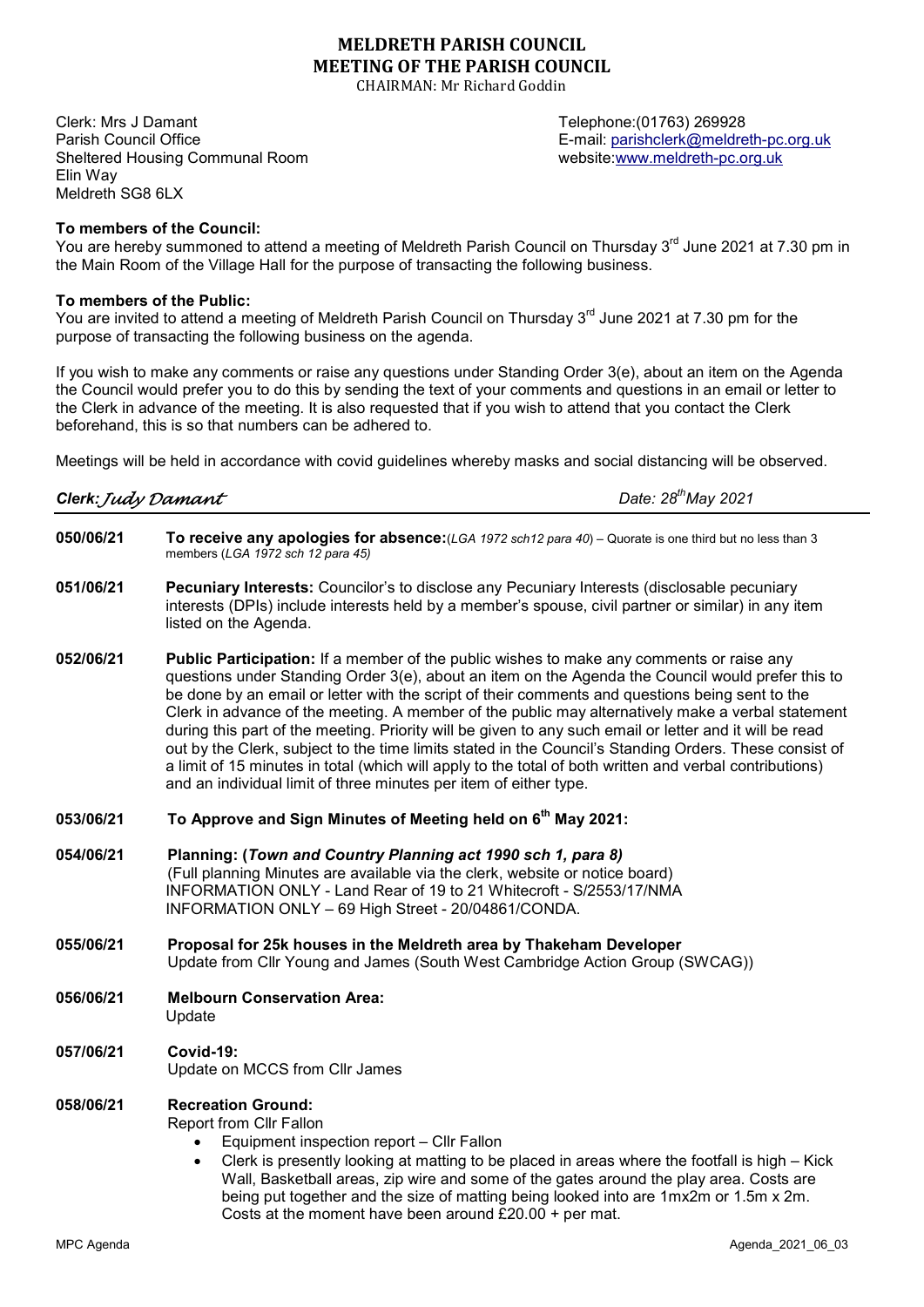- The matting at the zip wire Clerk has contacted two play companies including the company who originally put the matting down, to see if the matting is good enough and just need to be re-laid or if new mats are needed.
- Dog Fouling signs Cllr Land and Fallon to report on which signs they would like the clerk to order.
- There are two litter bins in the Parish Shed which are waiting to be installed in the recreation ground.

# 059/06/21 Adult Gym Equipment:

Decision on placement of the six pieces of equipment already ordered.

## 060/06/21 Traffic Working Group:

 20s Plenty Campaign Possible LHI projects

#### 061/06/21 Village Infrastructure:

 Update on the verge maintenance opposite the railway station at the corner of Station Road and Whitecroft Road and who is responsible for the maintenance. Clerk is still trying to do this. Footpath at the new development on Whitecroft Road – Nothing new to report but that the Planning officer is looking into the matter with the developers. Areas of concern were:

- Electric cable, as it has already been agreed it is not a telephone cable, is still crossing the entrance/exit footpath leading from the recreation ground to Whitecroft Road.
- Dip in the new footpath which is allowing water to pool.
- Verge where the new fencing has been placed needs some attention to the foliage that has been left behind.
- Barbed wire at the end of the development near the ditch this appears to have been cleared.
- Clerk has notified SCDC with regards to the state of the ditch which abuts this development.
- Old cesspit drain in the Recreation Ground Mrs Fisher has written to the Clerk confirming that the drain in question is not hers. The drain behind it is however her property and is in use. Clerk is awaiting the contractor to seal the drain. Hazard fencing is currently in place.

#### 062/06/21 Churchyard:

- Church gates
- Removal of old masonry and monument

#### 063/06/21 Correspondence and Clerk's Report:

- Clerk has notified SCDC again with regards to the concrete posts in the ditch behind No. 4 Howard Road. SCDC have notified Mears who will remove them, but there is no date just ASAP.
- Clerk has a meeting with SCDC to look at tree planting. It has already been agreed to place to new trees at the corner of Howard Road and Elin Way, and outside the Community rooms. Another location is on the corner of Howard Road and Whitecroft Road. A tree has been removed so the Parish Council would like to get it replaced. There has also been a suggestion of placing a bench in this area as well. Clerk is going to enquire about the possibility of putting both in this area. Highways have no objection.
- The piece of land near 32 Gables Close the owner would like to purchase this land from SCDC. The land is the property SCDC but they have asked the Council if they have any objections. This may be a repeat request.

### 064/06/21 Finances and payments: May 2021

To receive details of cheques/bacs to be drawn on the Parish Council's account as detailed or amended by late payments. To approve payments.

LGA LocalGovernment Act; TCA Telecommunications Act; OSA Open Spaces Act; PHA Public Health Act; PCA Parish Council Act; RTRA Road Traffic Regulations Act.

#### Payments already paid:

| Payee                        | Amount £     | Vat £ | <b>Description</b>              | <b>Power</b>   |
|------------------------------|--------------|-------|---------------------------------|----------------|
| Salaries, HMRC,<br>Pension   | confidential | 0     | Employees payments for May 2021 | LGA 1972 s112  |
| Haven Power                  | <b>TBC</b>   | DD    | Street lighting power May 2021  | PCA 1957 s3    |
| DP Garden Services   £721.66 |              |       | Grass cutting May 2021          | OSA 1906 s9/10 |